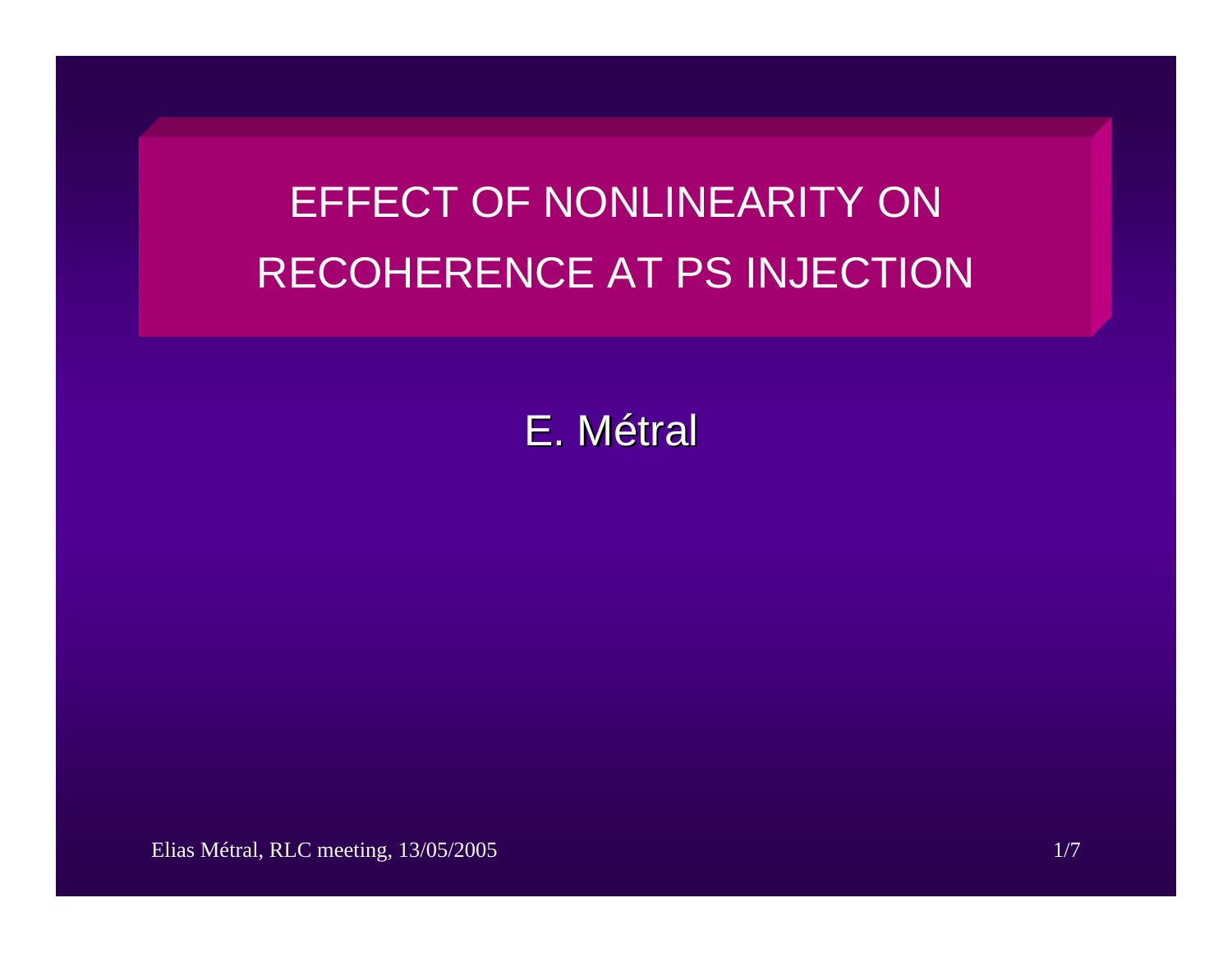## **CHROMATICITY AND NONLINEAR DE CHROMATICITY AND NONLINEAR DETUNING (see RLC meeting 18 TUNING (see RLC meeting 18 -02 -05)**

 **Analytical formulae by Minty & Chao & Spence (SLAC-PUB-95- 6815) î Application to the PS without nonlinear detuning (full recoherence)** 

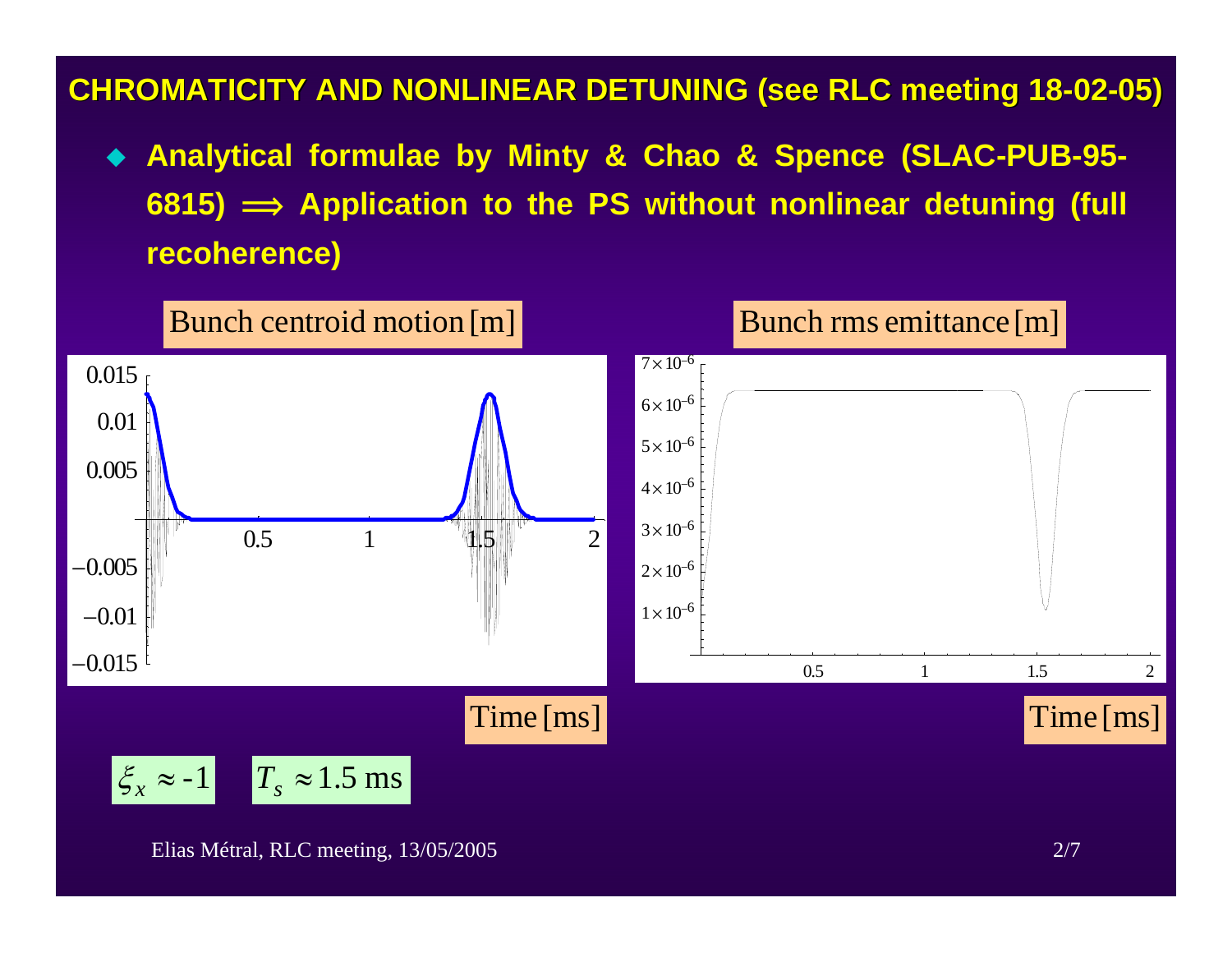#### **If detuning from amplitude is 10-6**

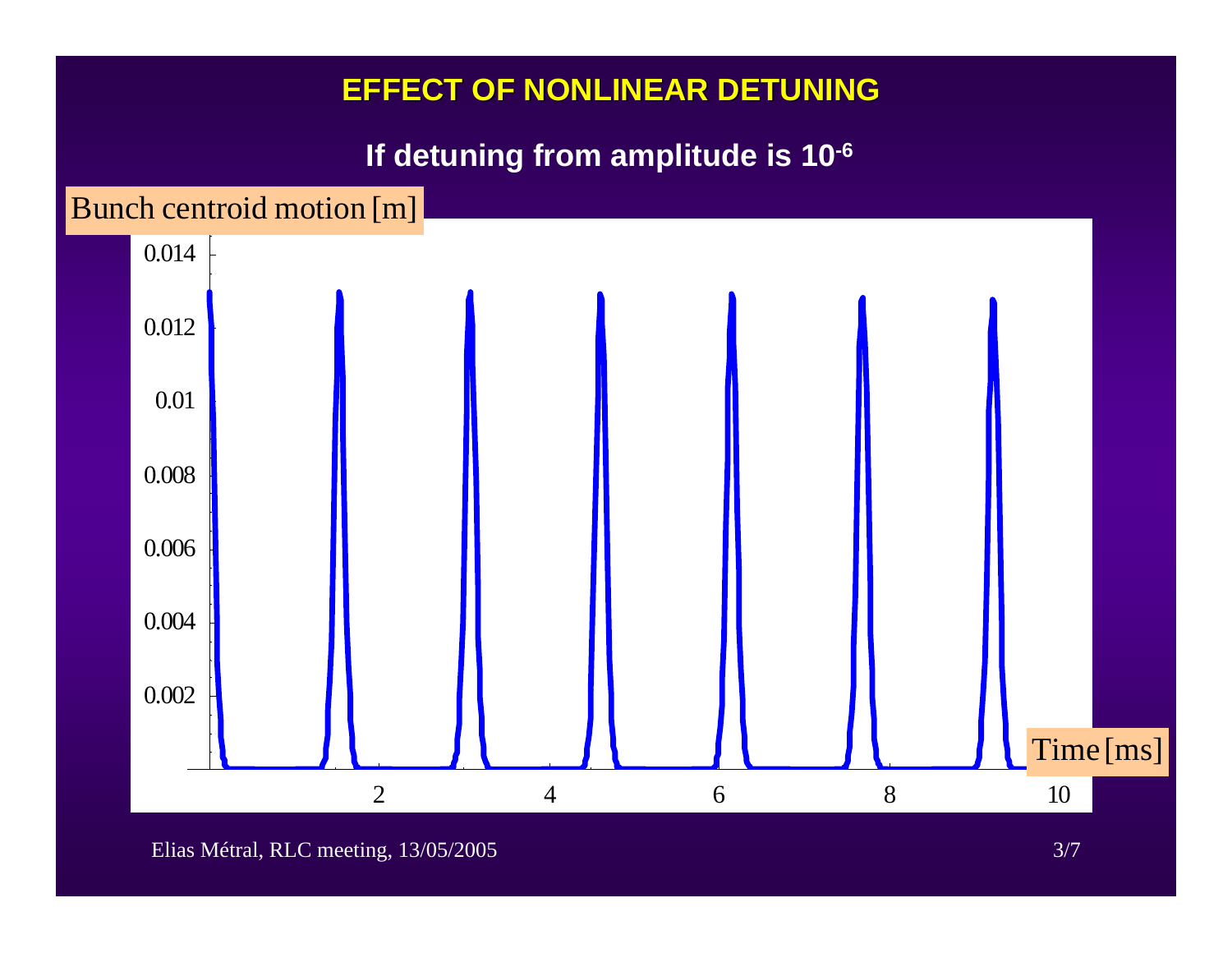#### **If detuning from amplitude is 10-5**

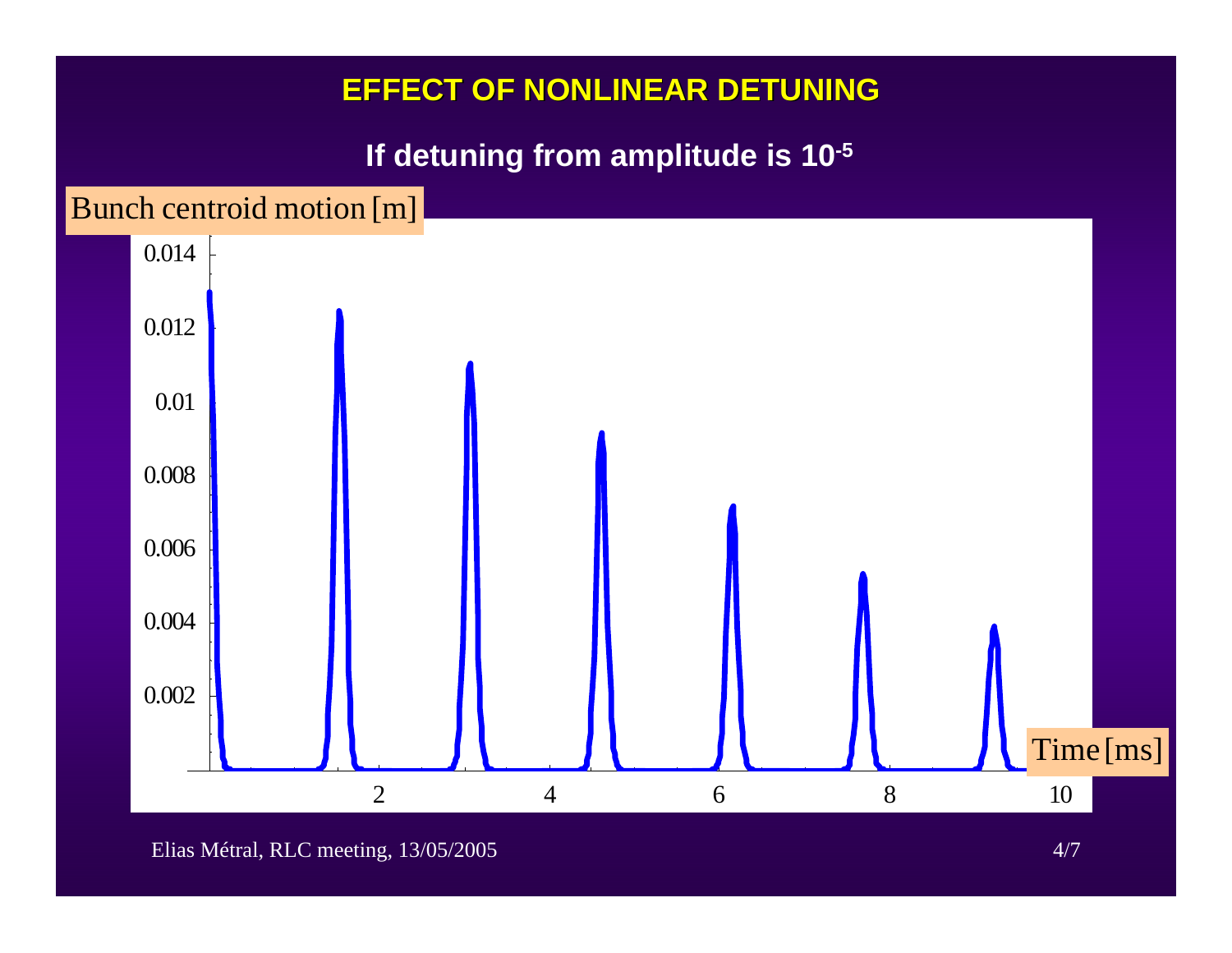# **If detuning from amplitude is 5 ¥10-5**

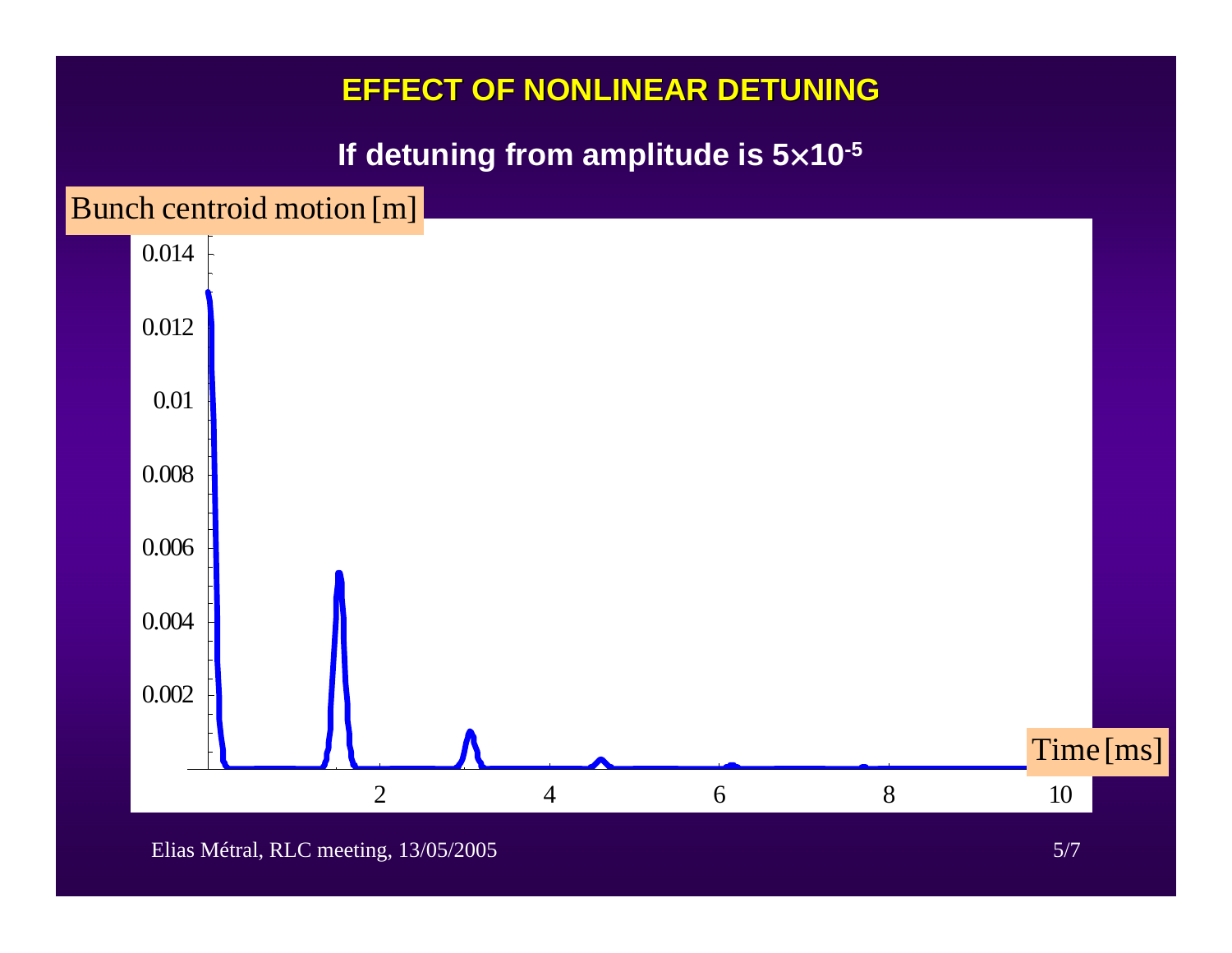# **If detuning from amplitude is 10-4**